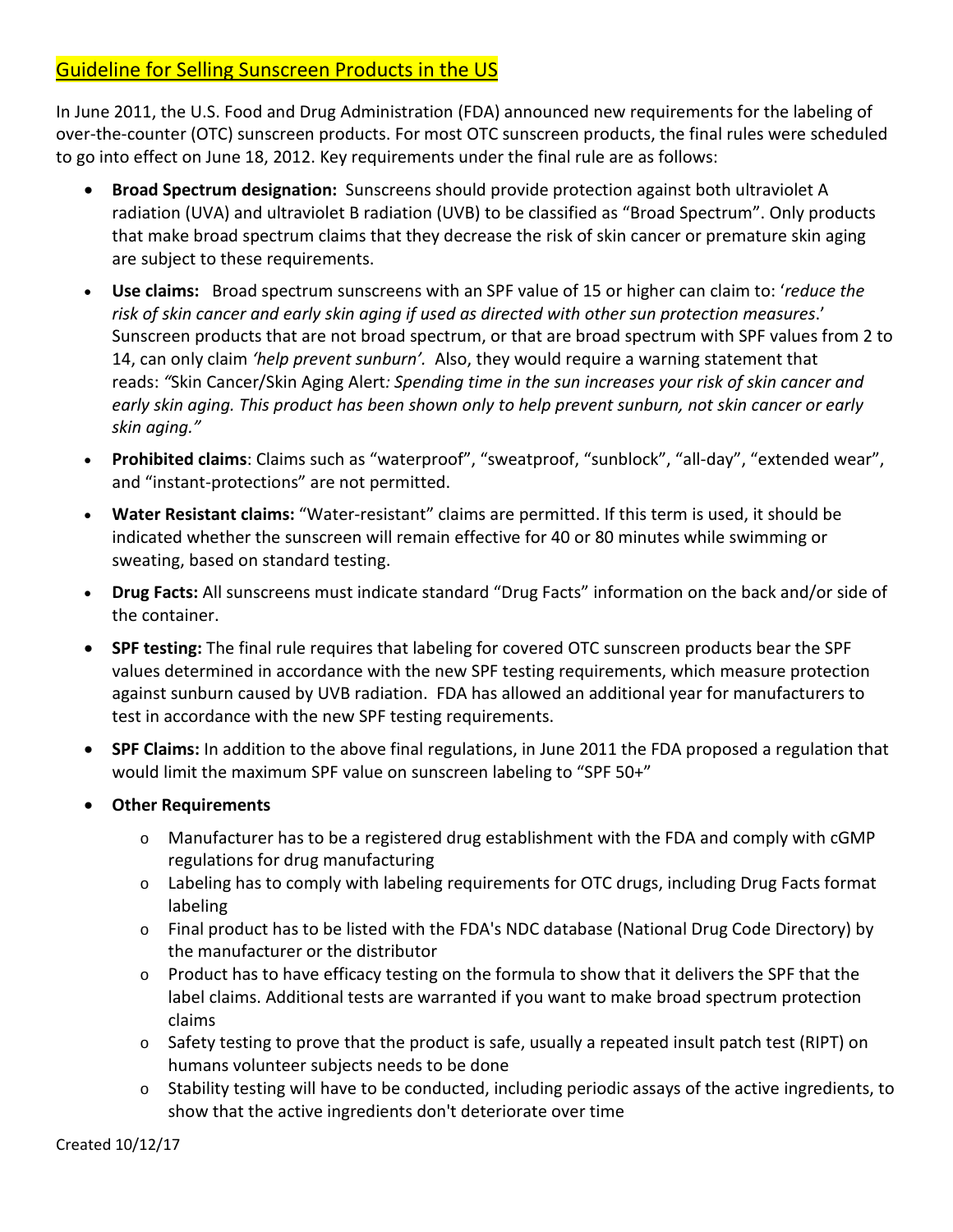## Guideline for Selling Sunscreen Products in the US

| <b>Labeling Requirements for Sunscreen Products only</b>                                            | <b>Outer Box</b> |              | <b>Inner</b><br><b>Container</b> |              |
|-----------------------------------------------------------------------------------------------------|------------------|--------------|----------------------------------|--------------|
|                                                                                                     |                  | <b>Side</b>  | <b>Front</b>                     | <b>Side</b>  |
| <b>Brand Name</b>                                                                                   | X                |              | X                                |              |
| Product Description as "Sunscreen" in BOLD                                                          | X                |              | X                                |              |
| State "Broad Spectrum SPF value"                                                                    | X                |              | X                                |              |
| <b>Water Resistance Statements if claimed</b>                                                       |                  |              |                                  |              |
| "Water Resistant (40 minutes)" Or "Water Resistant (80 minutes)"                                    | X                |              | X                                |              |
| Net Quantity of Contents - at bottom 30% of the PDP and Prominence and in BOLD                      |                  |              |                                  |              |
| (Pound and ounce required. May additionally be stated also in the metric system)                    | X                |              | X                                |              |
| Name of the active ingredient <sup>*1</sup> and statement of identity such as " Purpose Sunscreen"  |                  | $\mathsf{X}$ |                                  | $\mathsf{X}$ |
| Uses: Use the below statement for products with SPF rating 15 and over                              |                  |              |                                  |              |
| • Helps prevent sunburn                                                                             |                  | X            |                                  | X            |
| • if used as directed with other sun protection measures (see Directions)                           |                  |              |                                  |              |
| <b>Warnings.</b>                                                                                    |                  |              |                                  |              |
| SPF 15 and over: Under the heading the following must appear                                        |                  |              |                                  |              |
| . Do not use on damaged or broken skin.                                                             |                  |              |                                  |              |
| . When using this product, keep out of eyes. Rinse with water to remove.                            |                  |              |                                  |              |
| • Stop use and ask a doctor if rash occurs                                                          |                  |              |                                  |              |
|                                                                                                     |                  | $\mathsf{x}$ |                                  | X            |
| SPF 2 to less than 15: Under the heading the following must appear                                  |                  |              |                                  |              |
| Skin Cancer/Skin Aging Alert; Spending time in the sun increases your risk of skin cancer and early |                  |              |                                  |              |
| skin aging. This product has been shown only to help prevent sunburn, not skin cancer or early skin |                  |              |                                  |              |
| aging.                                                                                              |                  |              |                                  |              |
| Directions.                                                                                         |                  |              |                                  |              |
| For all sunscreen products:                                                                         |                  |              |                                  |              |
| • apply liberally (or generously). Option to add "and evenly 15 minutes before sun exposure."       |                  |              |                                  |              |
| • apply to all skin exposed to the sun [optional statement]                                         |                  |              |                                  |              |
| • children under 6 months of age: Ask a doctor                                                      |                  |              |                                  |              |
| SPF value of 15 or higher: Use the below statement                                                  |                  |              |                                  |              |
| Sun Protection Measures. Spending time in the sun increases your risk of skin cancer and early skin |                  |              |                                  |              |
| aging. To decrease this risk, regularly use a sunscreen with a Broad Spectrum SPF value of 15 or 19 |                  |              |                                  |              |
| higher and other sun protection measures including:                                                 |                  |              |                                  |              |
| • limit time in the sun, especially from 10 a.m.-2 p.m.                                             |                  | X            |                                  | X            |
| • wear long-sleeved shirts, pants, hats, and sunglasses                                             |                  |              |                                  |              |
| For products that satisfy the water resistance test: Use the below statement                        |                  |              |                                  |              |
| $\bullet$ reapply:                                                                                  |                  |              |                                  |              |
| • after 40 minutes (or 80 minutes) of swimming or sweating                                          |                  |              |                                  |              |
| • immediately after towel drying                                                                    |                  |              |                                  |              |
| • at least every 2 hours.                                                                           |                  |              |                                  |              |
|                                                                                                     |                  |              |                                  |              |
| For products that do not satisfy the water resistance test: Use the below statement                 |                  |              |                                  |              |
| • reapply at least every 2 hours                                                                    |                  |              |                                  |              |
| • use a water resistant sunscreen if swimming or sweating                                           |                  |              |                                  |              |
| Business Address: Street name, city, state and zip code of Business - manufacturer, packer or       |                  |              |                                  |              |
| distributor. For US address, street name can be omitted if business name is in telephone            |                  | X            |                                  | X            |
| directories.                                                                                        |                  |              |                                  |              |
| Inactive Ingredients - Declaration in descending order of predominance except flavor, fragrance,    |                  |              |                                  |              |
| and trade secret ingredients                                                                        |                  | X            |                                  | X            |
| Color Additive - Should be FDA approved names.                                                      |                  |              |                                  |              |
| Country of Origin                                                                                   |                  | X            |                                  | $\mathsf{X}$ |
| Other information: optional                                                                         |                  |              |                                  |              |

Created 10/12/17